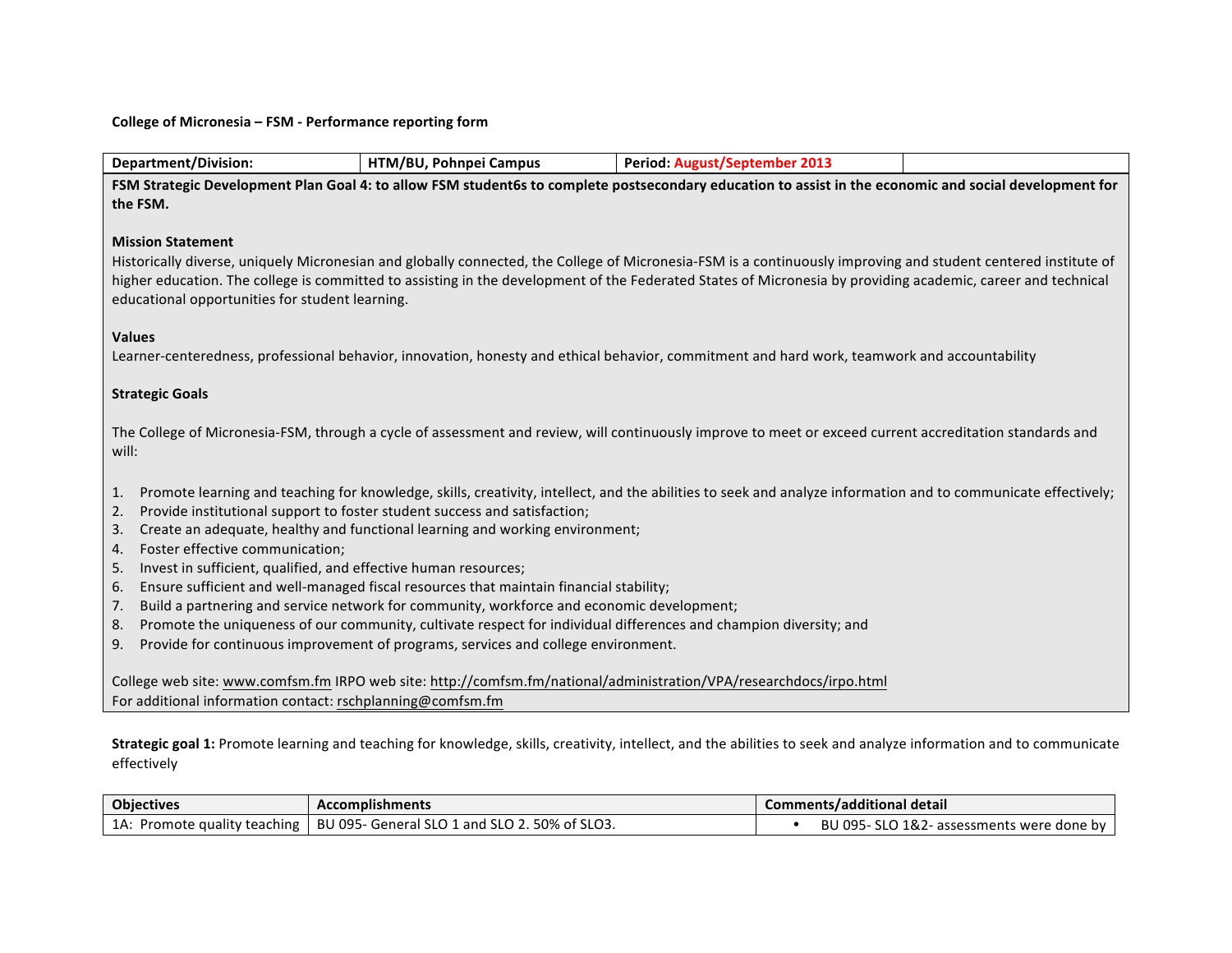| and learning-centered<br>behaviors and environments<br>for the six campuses | HTM 110- General SLO 1.                                                                                                                                                                                                                                                                                                    | assignments, quizzes and the midterm will<br>be covering SLO 1-3. Sec P1: 78% is passing<br>A-C and 22% is failing with D's and F's. P2:<br>61% passing A-C and 35% failing with D's<br>and F's. P3: 61% passing with A's-C and 35%<br>failing with D's and F's.<br>HTM 110- Assessments were done on<br>assignments, research projects, essays. The<br>class will be combining with the other HTM<br>section to have lunch/tour at Seven<br>Inn/River Side restaurant to be exposed and<br>experience the components lodging and<br>F&B. 91% is passing with A-C and 18% failing<br>with D's and F's. One withdrawal due to<br>excessive absences. |
|-----------------------------------------------------------------------------|----------------------------------------------------------------------------------------------------------------------------------------------------------------------------------------------------------------------------------------------------------------------------------------------------------------------------|-----------------------------------------------------------------------------------------------------------------------------------------------------------------------------------------------------------------------------------------------------------------------------------------------------------------------------------------------------------------------------------------------------------------------------------------------------------------------------------------------------------------------------------------------------------------------------------------------------------------------------------------------------|
|                                                                             | HTM 250- Covered SLO 1-3 Students commenced practicum on<br>$9/16/13$ .                                                                                                                                                                                                                                                    | HTM 250- Assessments were done by<br>students completing their application<br>process, resume and cover letter and mock<br>interview. Now there are only two students<br>taking the practicum and two withdrew. One<br>student is doing her practicum at Village<br>Travel and Cliff Hotel and other student is                                                                                                                                                                                                                                                                                                                                     |
|                                                                             | BU 100: First week covered the introduction to the course and<br>orientation on basic office skills and specific business skills. Second<br>to the third week students started working on the job application,<br>resume, cover letter. Fourth week performed mock interviews.<br>Students commenced practicum on 9/17/13. | doing hers at PVB and Seven Inn/River Side.<br>BU 100 Seven students are doing their<br>practicum on campus and the rest are off<br>campus. Offices off campus that students<br>are working are Pohnpei State Legislature,<br>FSM Election, Pohnpei State Finance, Small<br>Business Guarantee, Court of Land Tenure,<br>Madol. Municipal Govt., and FSM Social<br>Security. One student withdrew from the<br>class.                                                                                                                                                                                                                                |
|                                                                             | BK095: both sections: completed chapters 1-3 covering 25% of<br>course SLOs.                                                                                                                                                                                                                                               | BK095 P1 moved from meeting MW 11:30-<br>12:55to MWF 11:30-12:25. For both<br>sections, students are progressing well.                                                                                                                                                                                                                                                                                                                                                                                                                                                                                                                              |
|                                                                             | BU101: completed chapters 1-4 covering 25% of course SLOs.<br>Administered 3 quizzes, showed two videos on the FSM Economy,                                                                                                                                                                                                | BU101-100% of class are currently passing<br>with a C or better; results of business ethics                                                                                                                                                                                                                                                                                                                                                                                                                                                                                                                                                         |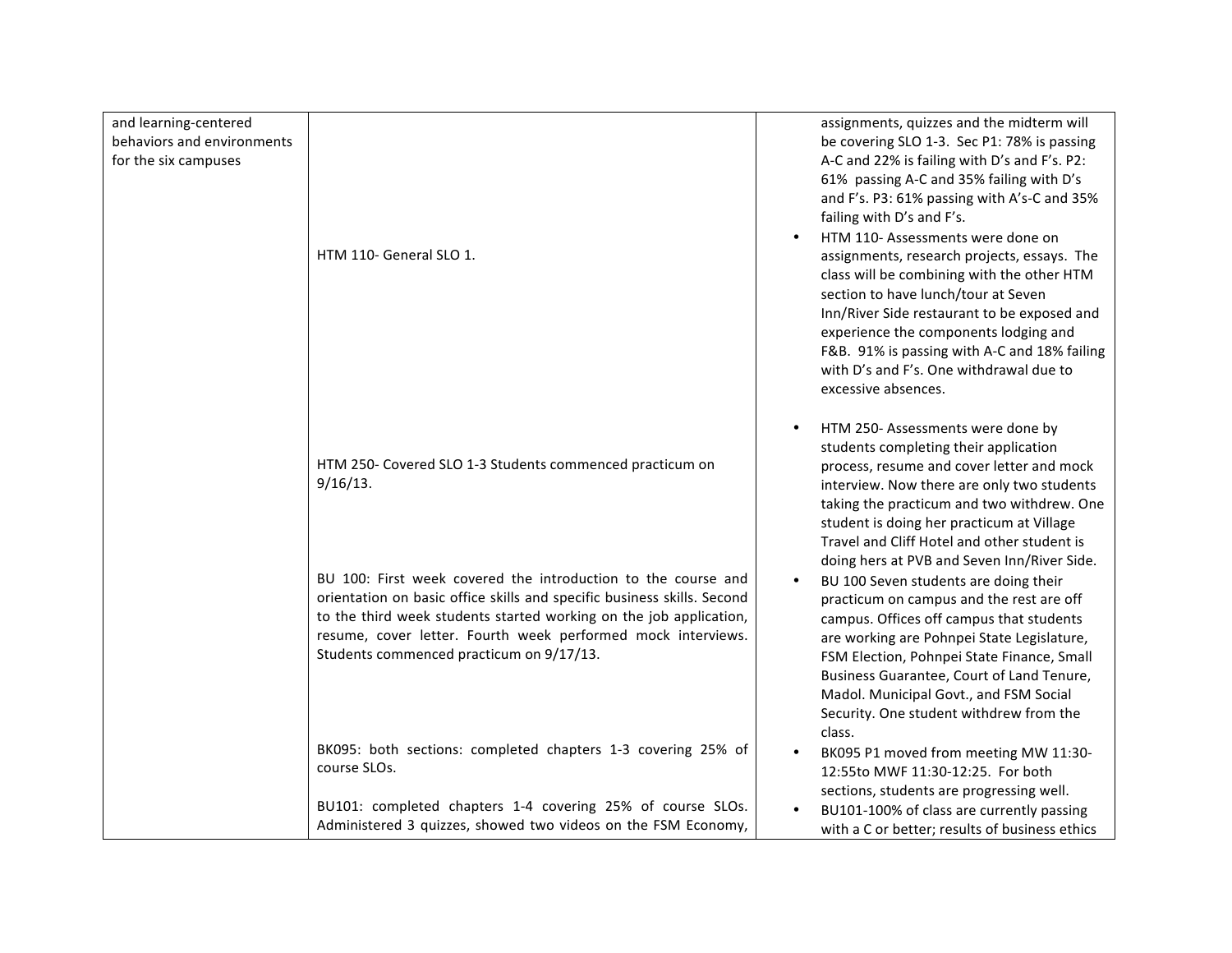|                                                                | and conducted a business ethics survey.<br>BU098-(P1): completed chapters 1-3 covering 25% of course SLOs.<br>Administered 6 quizzes.<br>BU097-both sections no accomplishments reported.<br>HTM110-no accomplishments reported. | survey conducted by all 18 students on<br>Campus revealed : Majority of students not<br>adhering to College policies including,<br>beetlenut chewing policies, attendance,<br>plagiarism, alcohol consumption, and misuse<br>of College property; PC staff observed<br>revealed misuse of College time while doing<br>online shopping, social networking on<br>Facebook, smoking and chewing beetlenut<br>while driving College vehicles; PC faculty<br>observed revealed instructors starting<br>classes late and releasing students early,<br>eating in class, and discussing matters not<br>related to the course.<br>BU098-90% of the class are currently passing<br>with a C or better with a couple of<br>attendance problems. (Will be referred to<br>advisor).<br>BU097-40 students passing; 9 failing. |
|----------------------------------------------------------------|----------------------------------------------------------------------------------------------------------------------------------------------------------------------------------------------------------------------------------|-----------------------------------------------------------------------------------------------------------------------------------------------------------------------------------------------------------------------------------------------------------------------------------------------------------------------------------------------------------------------------------------------------------------------------------------------------------------------------------------------------------------------------------------------------------------------------------------------------------------------------------------------------------------------------------------------------------------------------------------------------------------------------------------------------------------|
|                                                                | HTM165-no accomplishments reported.<br>HTM170-no accomplishments reported.                                                                                                                                                       | 9/10 passing; 1 failing<br>10/10 passing and doing a good job.<br>14/14 passing and doing a good job.                                                                                                                                                                                                                                                                                                                                                                                                                                                                                                                                                                                                                                                                                                           |
| 1B: Make developmental<br>courses an institutional<br>priority |                                                                                                                                                                                                                                  |                                                                                                                                                                                                                                                                                                                                                                                                                                                                                                                                                                                                                                                                                                                                                                                                                 |
| 1C: Enhance faculty<br>involvement in the college              | Roby attended RAR meeting and are scheduled every last<br>Wednesday of the month.                                                                                                                                                | Committee is still discussing the issue on the COMET.<br>The letter that was sent out to the community<br>explaining the result of the COMET.                                                                                                                                                                                                                                                                                                                                                                                                                                                                                                                                                                                                                                                                   |
|                                                                | Dela Cruz attended HR meeting.                                                                                                                                                                                                   |                                                                                                                                                                                                                                                                                                                                                                                                                                                                                                                                                                                                                                                                                                                                                                                                                 |

## **Strategic goal 2:** Provide institutional support to foster student success and satisfaction

| <b>Objectives</b>           | <b>Accomplishments</b> | .<br>. .<br>Comments/additional detail |
|-----------------------------|------------------------|----------------------------------------|
| $2A$ :<br>Promote strategic |                        |                                        |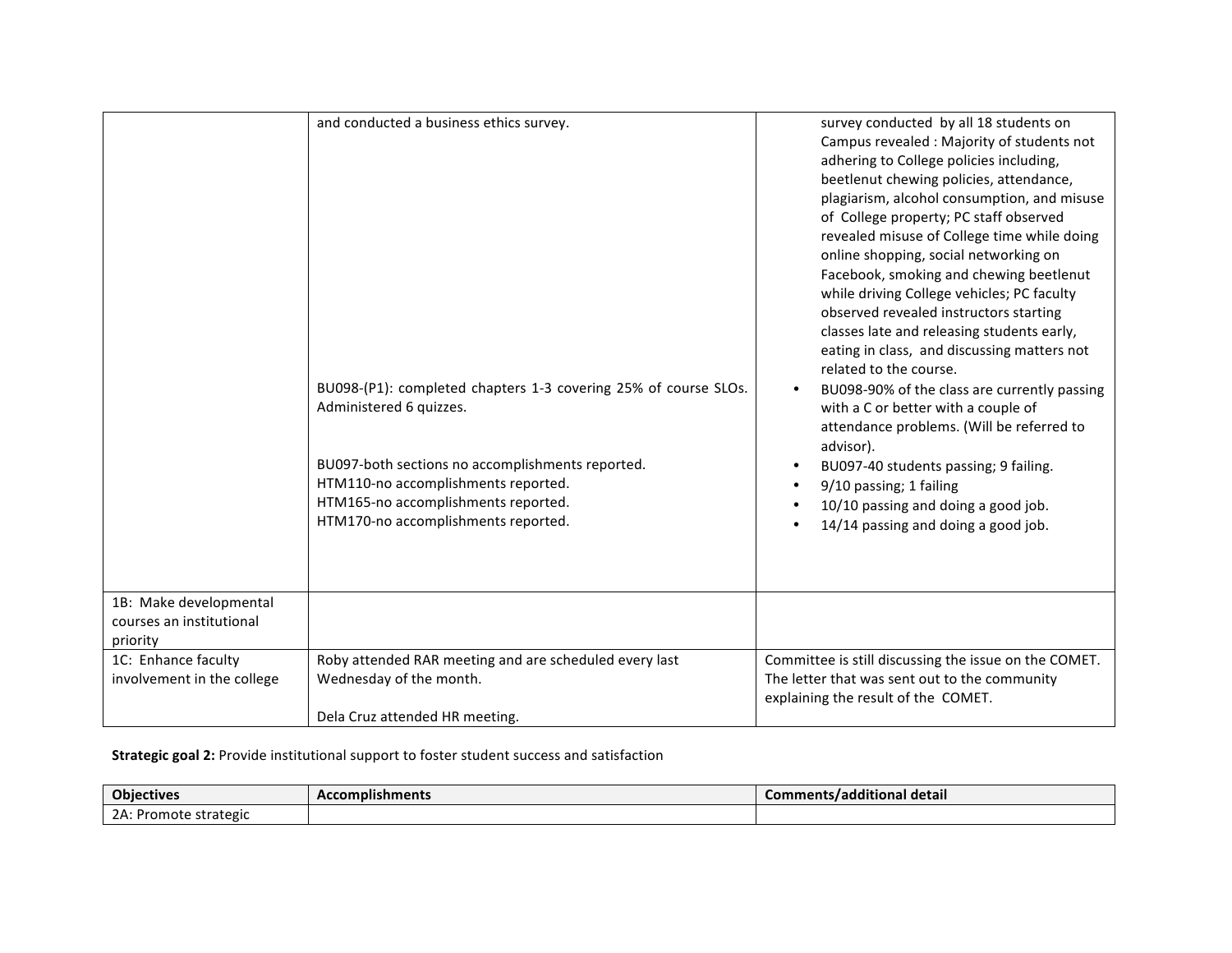| enrollment management for    |  |
|------------------------------|--|
| the college                  |  |
| 2B: Become more student-     |  |
| centered in the development  |  |
| of specific college system   |  |
| policies and procedures      |  |
| 2C: Promote timely college   |  |
| tenure and graduation of     |  |
| students with mastery of     |  |
| array of core learning       |  |
| objectives, including civic- |  |
| mindedness and self-value    |  |
|                              |  |
| 2D: Develop a student-       |  |
| friendly campus environment  |  |
| that encourages and enables  |  |
| students to be health        |  |
| conscious                    |  |

## **Strategic goal 3:** Create an adequate, healthy and functional learning and working environment

| <b>Objectives</b>                | <b>Accomplishments</b> | <b>Comments/additional detail</b> |
|----------------------------------|------------------------|-----------------------------------|
| 3A: Provide for adequate         |                        |                                   |
| facilities to support a learning |                        |                                   |
| community                        |                        |                                   |
| 3B: Provide for maintenance      |                        |                                   |
| and upkeep of grounds,           |                        |                                   |
| facilities, and equipment        |                        |                                   |
| 3C: Provide for a safe, secure   |                        |                                   |
| and effective college            |                        |                                   |
| environment                      |                        |                                   |

## **Strategic goal 4: Foster effective communication**

| .<br><b>Objectives</b><br><b>Accomplishments</b><br>mants/additional usual.<br>detail |  |  |  |
|---------------------------------------------------------------------------------------|--|--|--|
|---------------------------------------------------------------------------------------|--|--|--|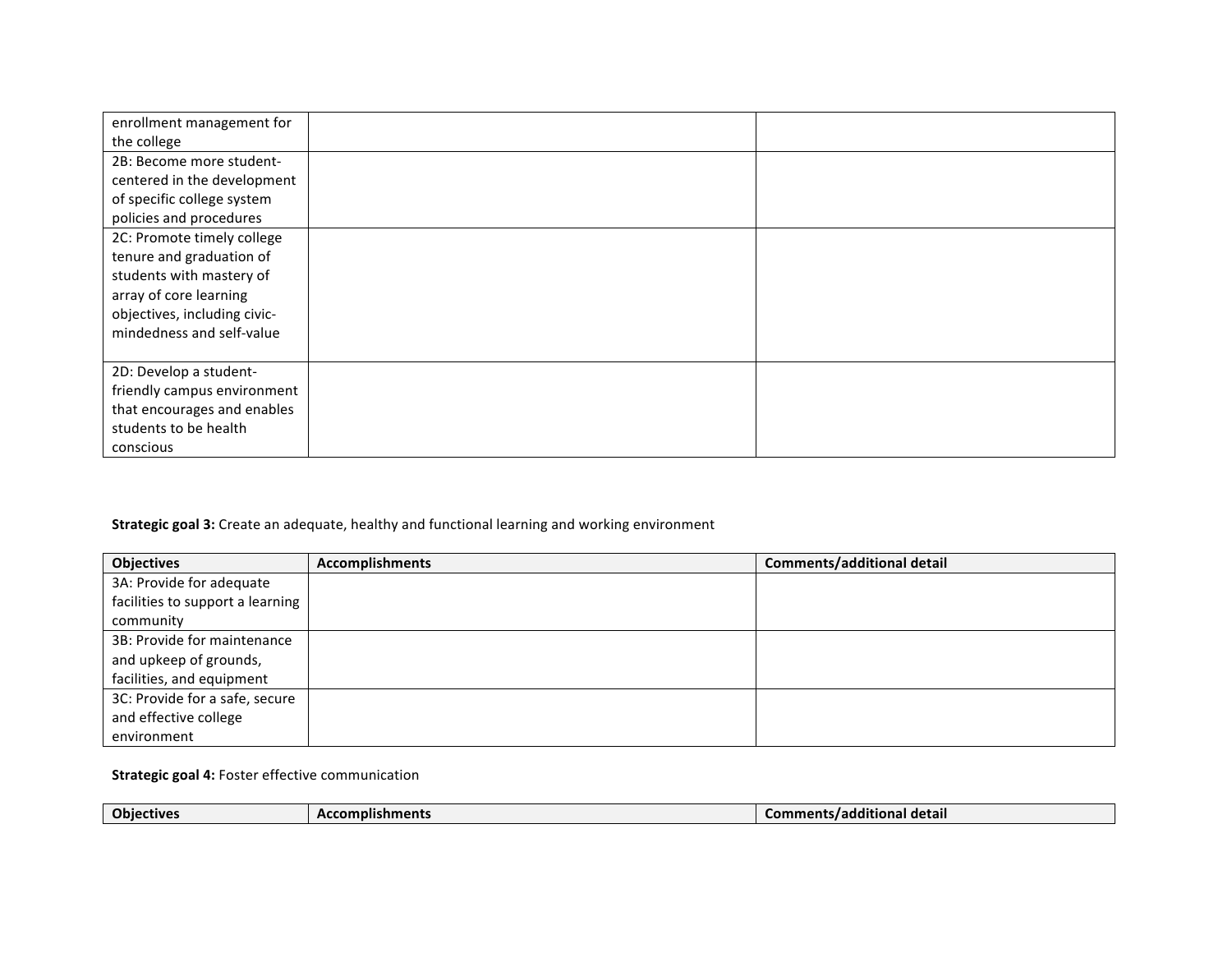| 4A: Enhance communications |  |
|----------------------------|--|
| pathways                   |  |
| 4B: Provide communications |  |
| infrastructure to support  |  |
| communication pathways     |  |
| 4C: Enhance the college    |  |
| community's ability to     |  |
| communicate effectively    |  |

**Strategic goal 5:** Invest in sufficient, qualified, and effective human resources

| <b>Objectives</b>            | <b>Accomplishments</b> | Comments/additional detail |
|------------------------------|------------------------|----------------------------|
| 5A: Provide on-going         |                        |                            |
| professional development of  |                        |                            |
| faculty and staff            |                        |                            |
| 5B: Recruit and retain       |                        |                            |
| qualified personnel to allow |                        |                            |
| delivery of quality services |                        |                            |
| 5C: Update personnel         |                        |                            |
| policies and procedures to   |                        |                            |
| meet on-going human          |                        |                            |
| resources needs              |                        |                            |

**Strategic goal 6:** Ensure sufficient and well-managed fiscal resources that maintain financial stability

| <b>Objectives</b>              | <b>Accomplishments</b> | <b>Comments/additional detail</b> |
|--------------------------------|------------------------|-----------------------------------|
| 6A: Enhance new and            |                        |                                   |
| existing revenue resources to  |                        |                                   |
| promote growth and increase    |                        |                                   |
| cost effectiveness             |                        |                                   |
| 6B: Diversify resources of the |                        |                                   |
| College                        |                        |                                   |
|                                |                        |                                   |
| 6C: Budgeting and resource     |                        |                                   |
| allocation                     |                        |                                   |
| 6D: Develop and implement      |                        |                                   |
| college sustainability plans   |                        |                                   |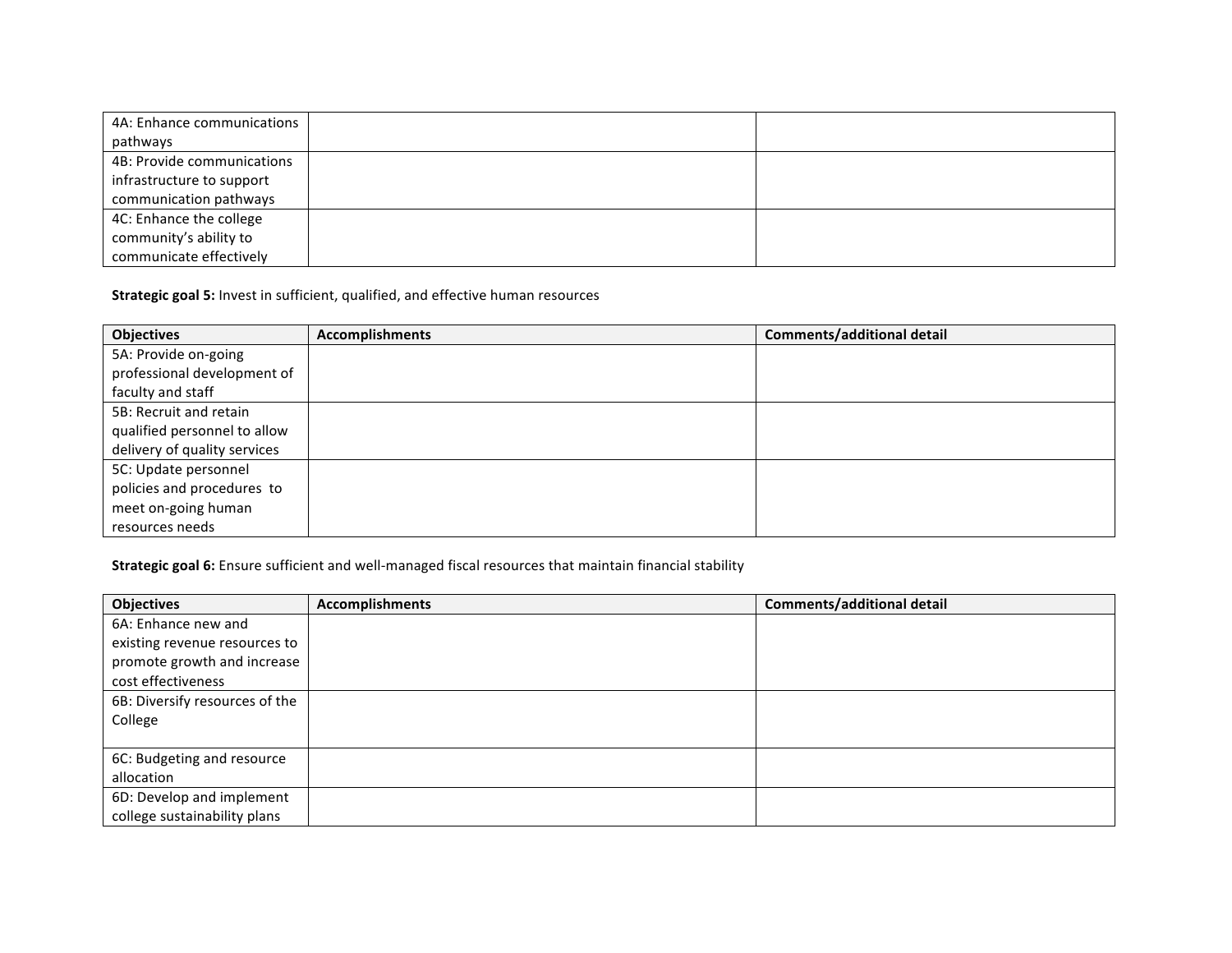| that will lead to the careful |  |
|-------------------------------|--|
| stewardship of natural and    |  |
| man-made resources, saving    |  |
| of revenue, and               |  |
| enhancement of the college    |  |
| experience; serves as a       |  |
| model for the nation          |  |

**Strategic goal 7:** Build a partnering and service network for community, workforce and economic development

| <b>Objectives</b>                | <b>Accomplishments</b>                                            | <b>Comments/additional detail</b>                       |
|----------------------------------|-------------------------------------------------------------------|---------------------------------------------------------|
| 7A: Increase involvement of      | 7A.                                                               | 7A.                                                     |
| the community in college         |                                                                   |                                                         |
| affairs                          |                                                                   |                                                         |
| 7B: Enhance and promote          | 7B1. HTM 250 students are working on their 150 practicum hours in | 7B. HTM 250 students are completing their practicum     |
| employment opportunities         | the Hospitality and Tourism Industry.                             | hours at place where they are interested in working     |
|                                  |                                                                   | such as Seven Inn, Cliff Hotel, PVB and Village Travel. |
|                                  | 7B2. BU 100 students that are about to graduate from the          | 7B2. Offices off campus that students are working are   |
|                                  | Bookkeeping and Secretarial Science program are out doing their   | Pohnpei State Legislature (two students), FSM           |
|                                  | practicum hours in                                                | Election (two students), Pohnpei State Finance (one     |
|                                  |                                                                   | student), Small Business Guarantee (one student),       |
|                                  |                                                                   | Court of Land Tenure (two students), Madol.             |
|                                  |                                                                   | Municipal Govt. (one student), and FSM Social           |
|                                  |                                                                   | Security (one student). On campus offices are           |
|                                  |                                                                   | Pohnpei Campus Admin. Office (two student), Gear        |
|                                  |                                                                   | Up (one student) ETSP (one student), CES (one           |
|                                  |                                                                   | student) and UBP (one student)                          |
| 7C: Develop new and              |                                                                   |                                                         |
| enhance existing programs to     |                                                                   |                                                         |
| meet the changing                |                                                                   |                                                         |
| educational and workforce        |                                                                   |                                                         |
| needs of our communities         |                                                                   |                                                         |
| 7D: Provide Cooperative          |                                                                   |                                                         |
| <b>Extension Services to the</b> |                                                                   |                                                         |
| community                        |                                                                   |                                                         |

Strategic goal 8: Promote the uniqueness of our community, cultivate respect for individual differences and champion diversity